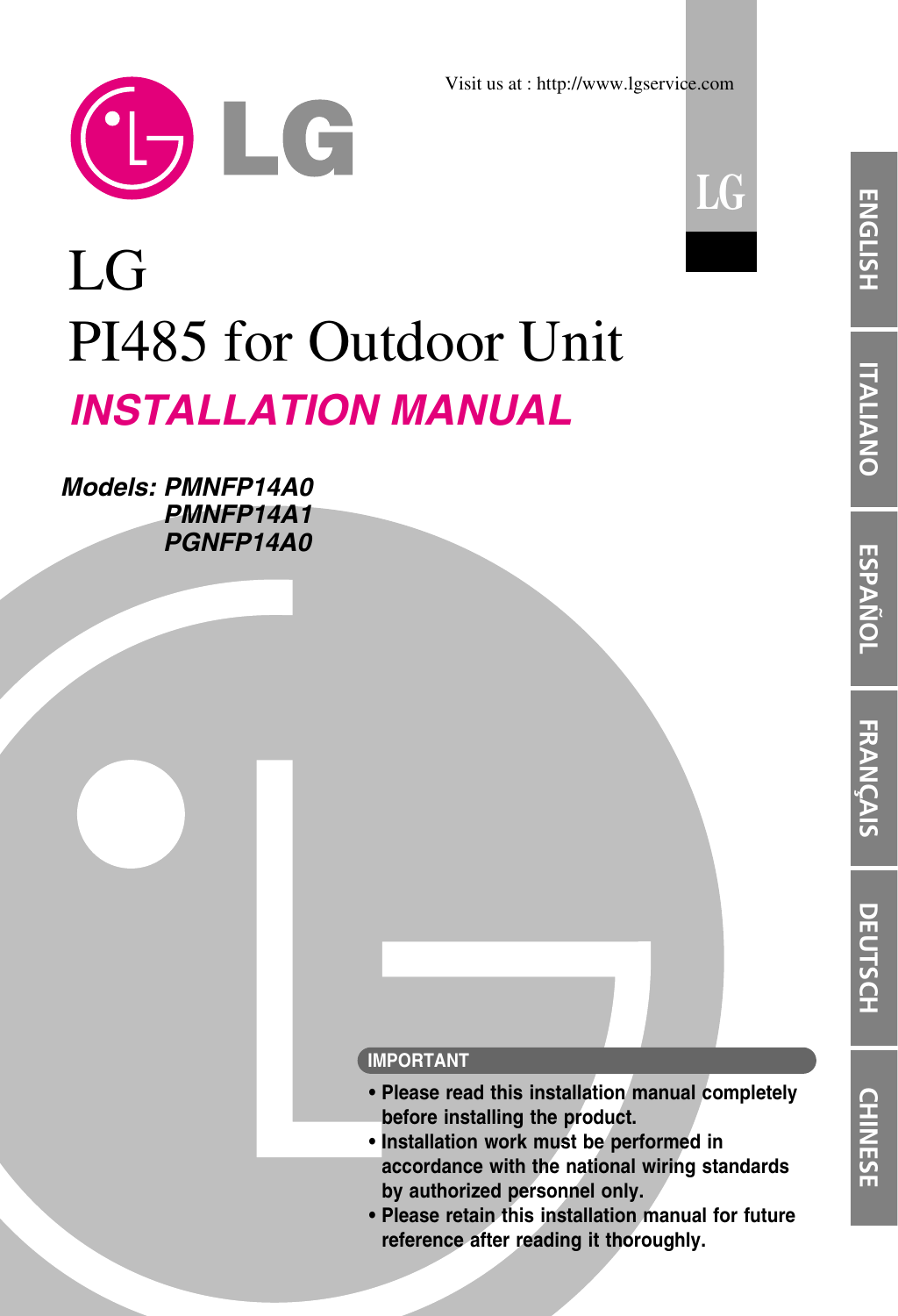#### PI 485 INSTALLATION MANUAL

# **TABLE OF CONTENTS**

| ■ PC / Deluxe Central Controller Connection Diagram 10 |  |
|--------------------------------------------------------|--|
|                                                        |  |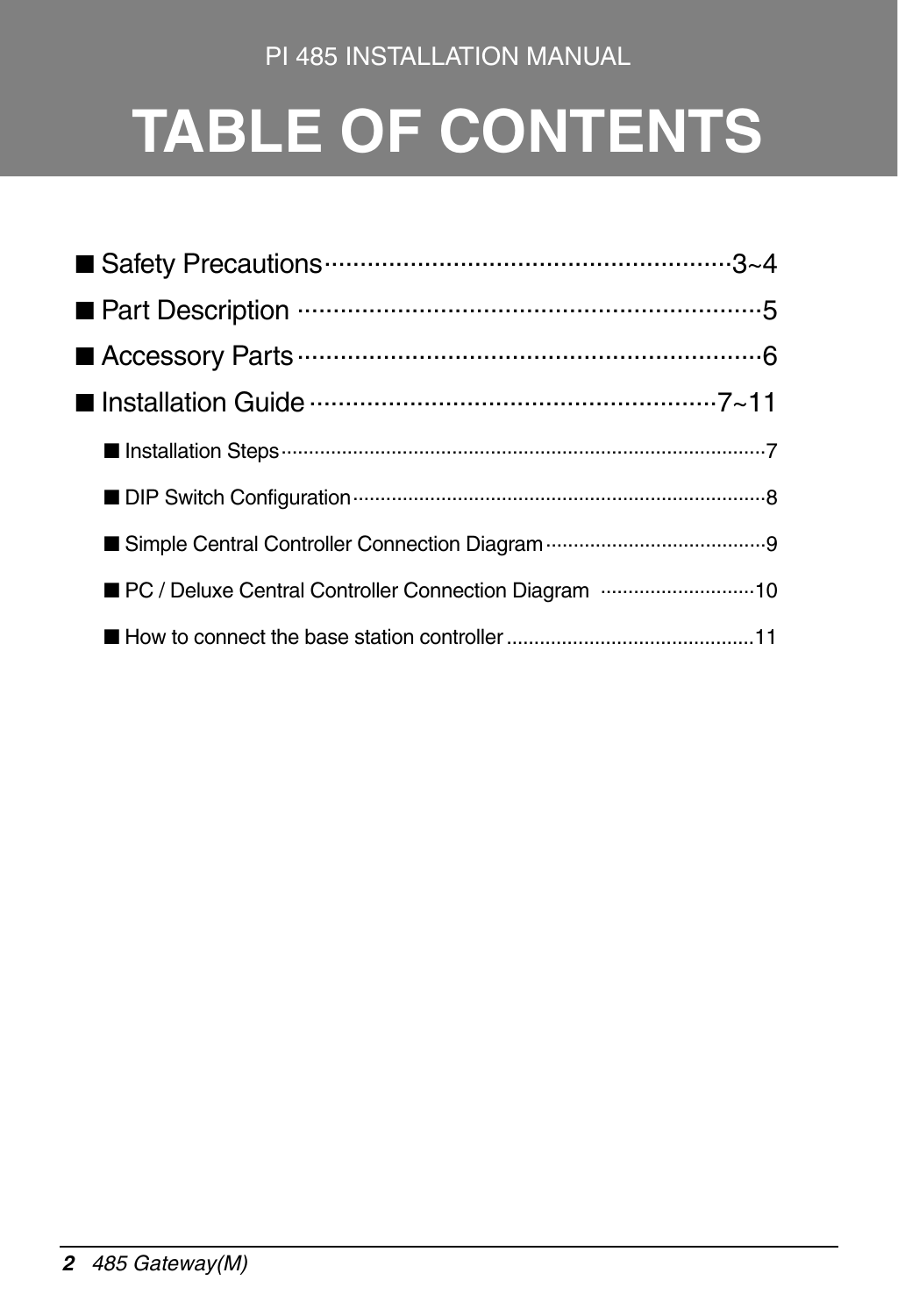# **Safety Precautions**

To prevent injury to the user or other people and property damage, the following instructions must be followed.

■ Incorrect operation due to ignoring instruction will cause harm or damage. The seriousness is classified by the following indications.

**WARNING ACAUTION** This symbol indicates the possibility of death or serious injury. This symbol indicates the possibility of injury or damage.

■ Meanings of symbols used in this manual are as shown below.



# **WARNING**

■ **Installation**

**Don't touch with the hands while the power is on**

• There is risk of fire or electric shock.





• Do not disassemble or repair the product. There is risk of fire or electric shock.



**For electrical work, contact the dealer, seller, a qualified electrician, or an Authorized Service Center.**

• Do not disassemble or repair the product. There is risk of fire or electric shock.

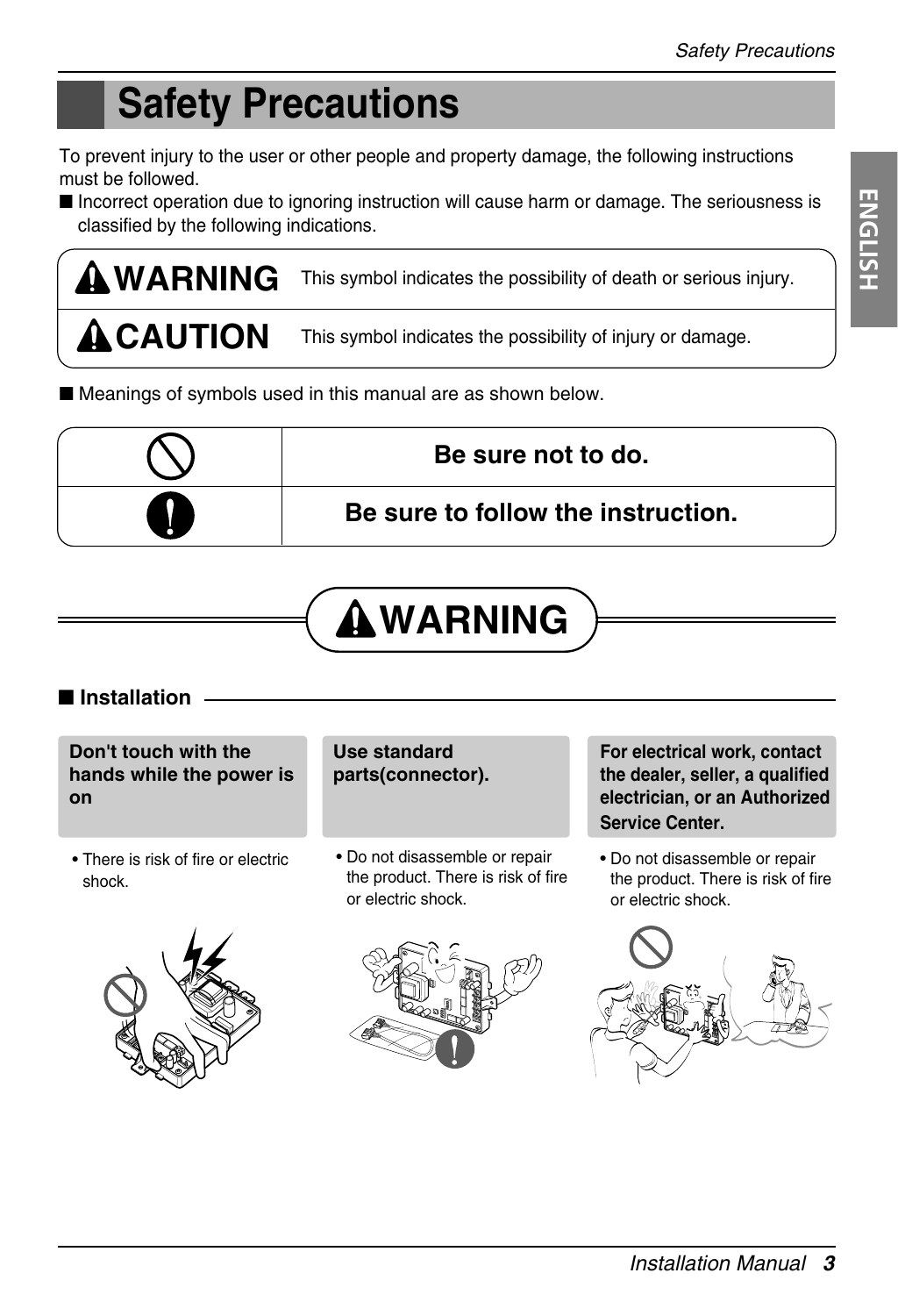**Use the correctly rated breaker or fuse.**

• There is risk of fire or electric shock.



**Do not install, remove, or reinstall the unit by yourself (customer).**

• There is risk of fire, electric shock, explosion, or injury.



**For installation, always contact the dealer or an Authorized Service Center.**

• There is risk of fire, electric shock, explosion, or injury.



■ **Operation** 

**When the product is soaked (flooded or submerged), contact an Authorized Service Center.**

• There is risk of fire or electric shock.



**Be cautious that water could not enter the product.**

• There is risk of fire, electric shock, or product damage.

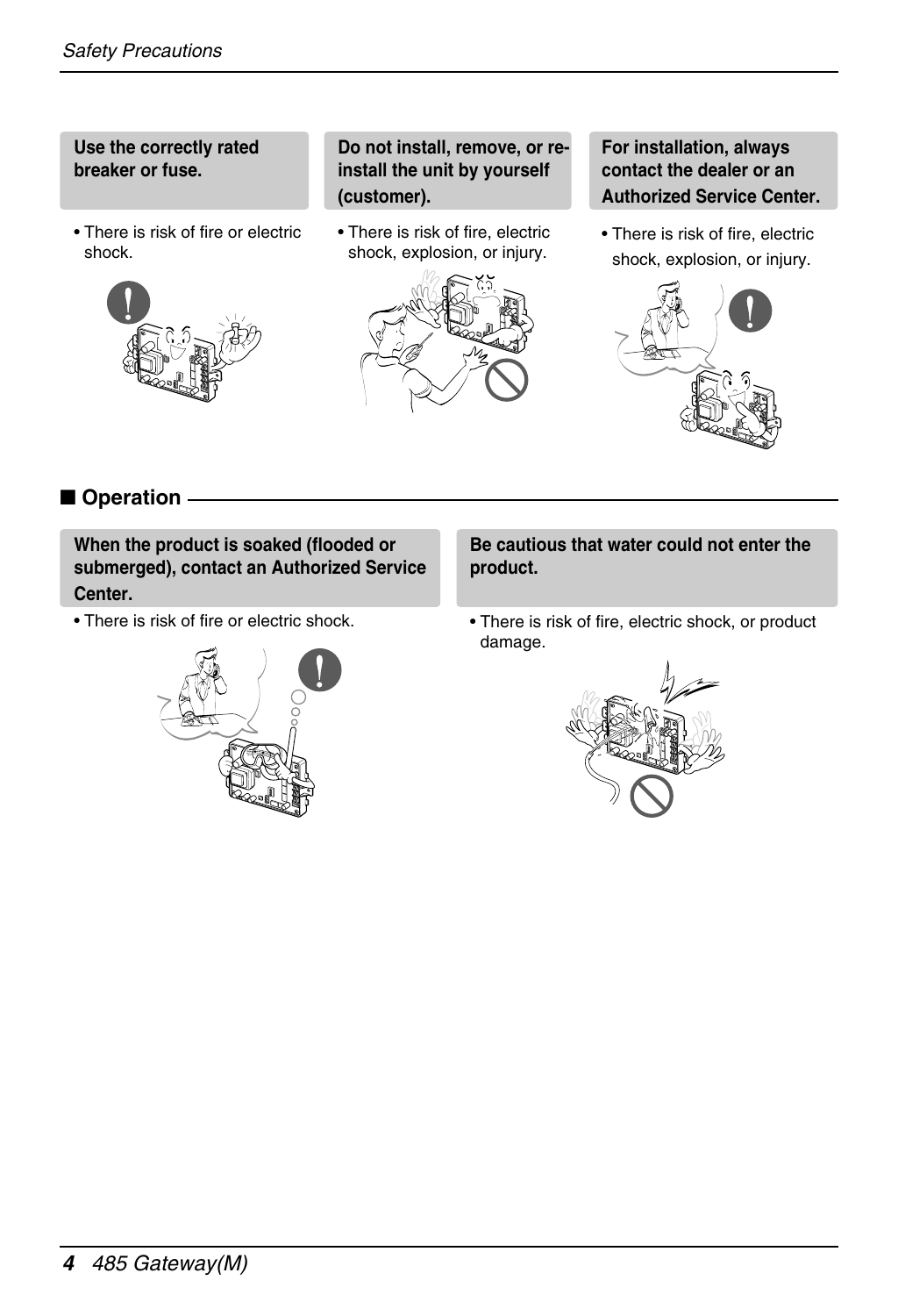# **Part Description**

### *PMNFP14A0 / PMNFP14A1 / PGNFP14A0*



✽ The location of parts might be different in case of PMNFP14A1. PMNFP14A0 : For connecting 1 ~ 16 Indoor Units PMNFP14A1 : For connecting 1 ~ 48 Indoor Units PGNFP14A0 : For connecting only base controller

#### **PI485 GATEWAY(M)**

- CN\_PWR: AC 220V Connector **1**
- +10V: DC 10V Terminal **2**
- GND: Ground **3**
- BUS\_A: \*RS-485 (+) Terminal **4** (Refer to note)
- BUS\_B: RS-485 (-) Terminal **5**
- CN\_OUT: Outdoor Unit Connector **6**
- LED1:RS-485 Status LED **7**
- **8** DIP Switch: Product Selection (Refer to the <sup>r</sup>DIP Switch Configuration<sub>J</sub>)
- LED01G, 02G, 03G: Communication Status LED **9**
- **10** Reset Switch: PI485(M) Reset
- **11** CN\_DRY: DRY Contact
- \* **Note** : RS-485 is one of the international interface standards for serial communication.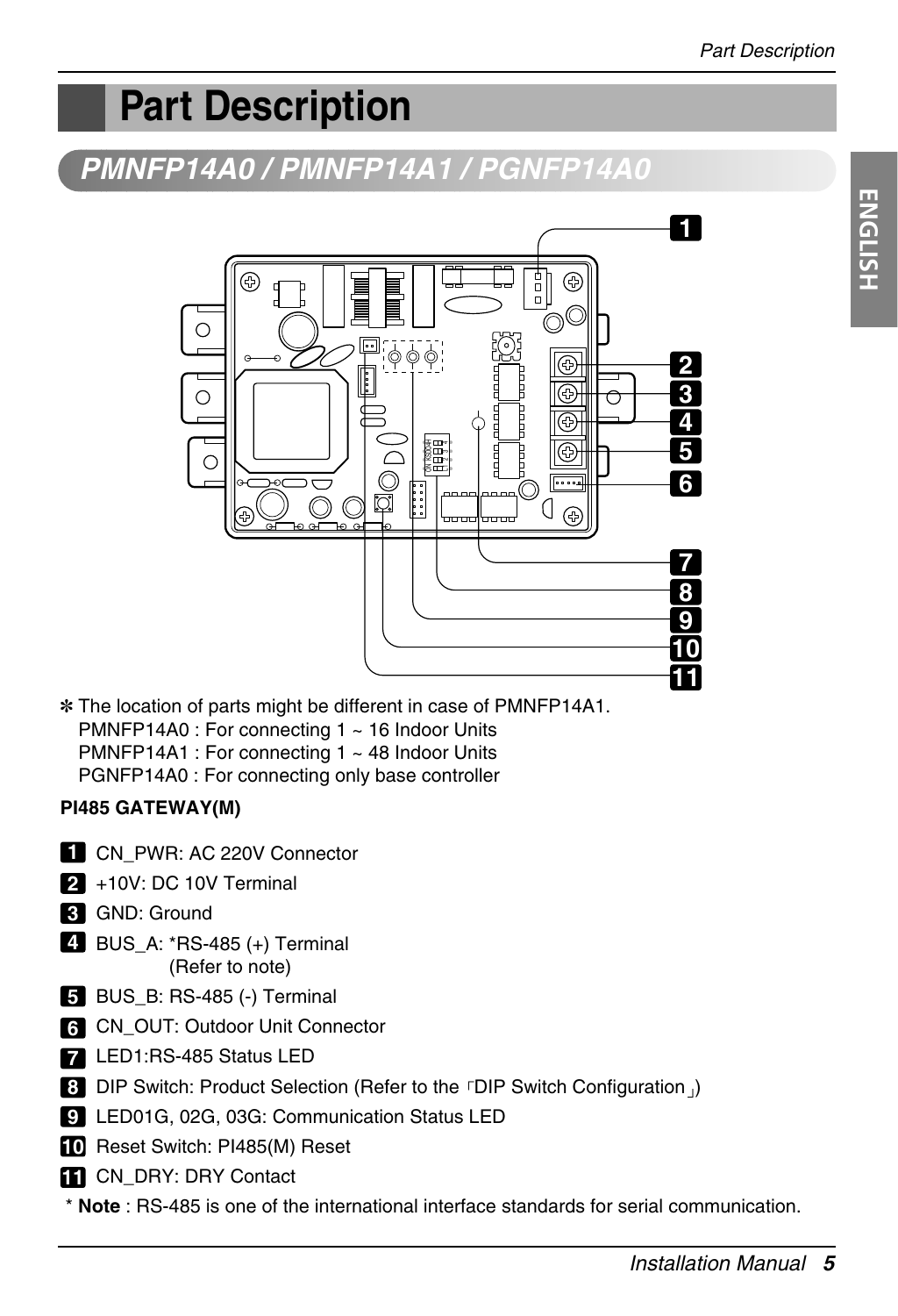## **Acceassory Parts**



**Others :** Tie Wrap (3 EA) - Cable Tie Clamp (1 EA)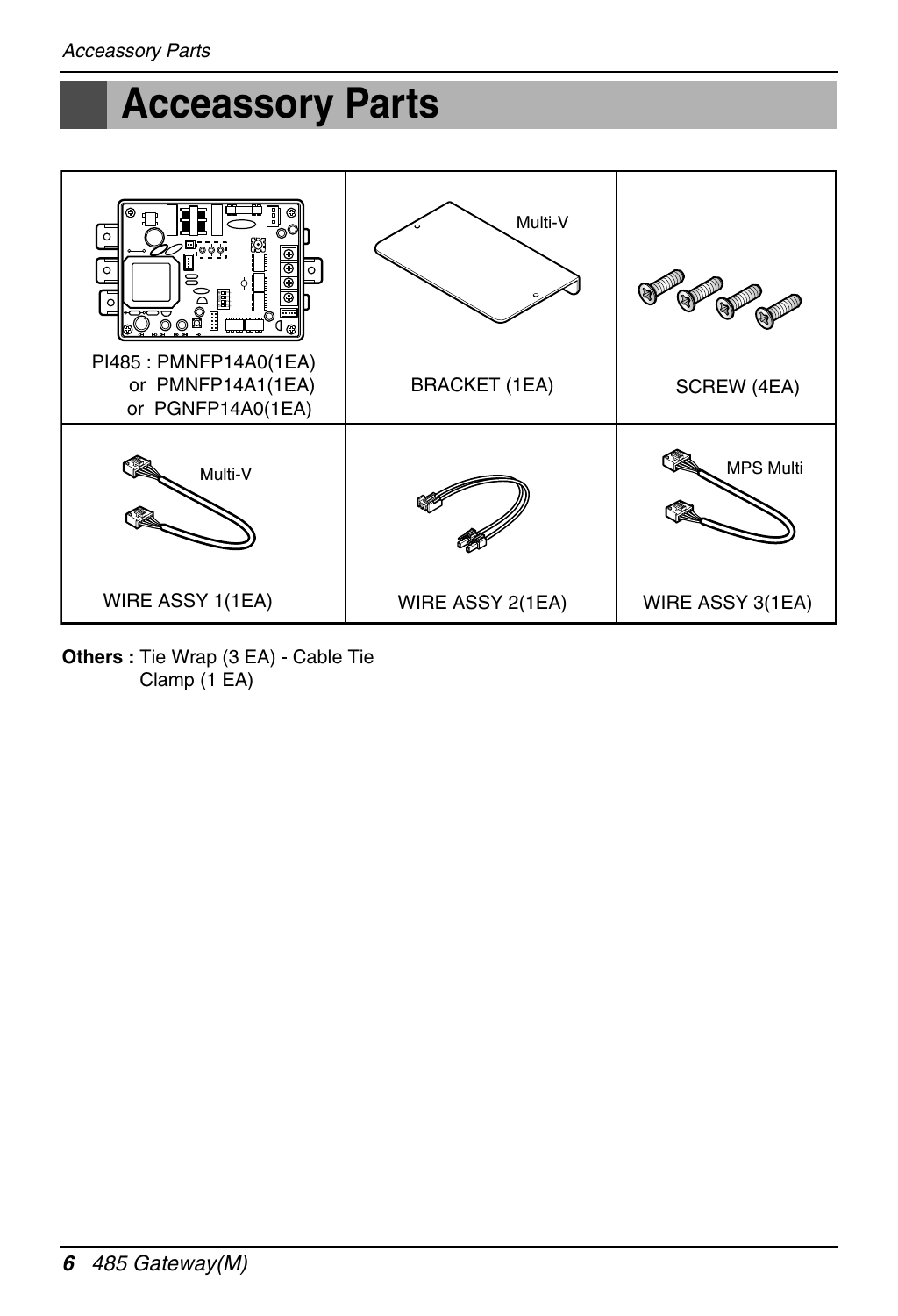# **Installation Guide**

### *Installation Steps*

- 1. **6** Connect CN\_OUT with Outdoor Unit by the cable (provided)
- 2. **4 5** Connect RS-485 BUS\_A(+) and BUS\_(B)(-) with other network products (ex. Central Controller , I-Gateway.....)
- 3. In case of using Simple Central Controller, connect VCC(+10V) and GND. **2 3** No need to connect otherwise.
- 4. Select DIP Switch Configuration(Refer page 8) **8**
- 5. Connect CN\_PWR with Outdoor PCB Power connector (Refer page 9, 10)
- 6. After Power is ON, check the Communication LED **9**
	- LED1G(Red)
		- Normal : LED blinks for 5 times and then gets OFF This process is repeated after every 3 minutes
		- Error : Check the Indoor Unit's address & wiring connections
	- LED2G(Yellow), LED3G(Orange)
		- Normal : LED blinks continuously
		- Error : Check the DIP Switch setting & wiring connections
- 7. **7** Check RS-485 Communication Status LED:
	- Normal : LED's blinks 2 times in every 10~30 seconds
	- Error : Check the wiring connections
- 8. Finally if all of the above steps are OK, then tie the cables by tie wraps & clamp



Example about Multi V plus



**CAUTION:** 

**Install the PI485 on the Noise Filter in Multi V plus. Install the PI485 after checking the hole for screw.**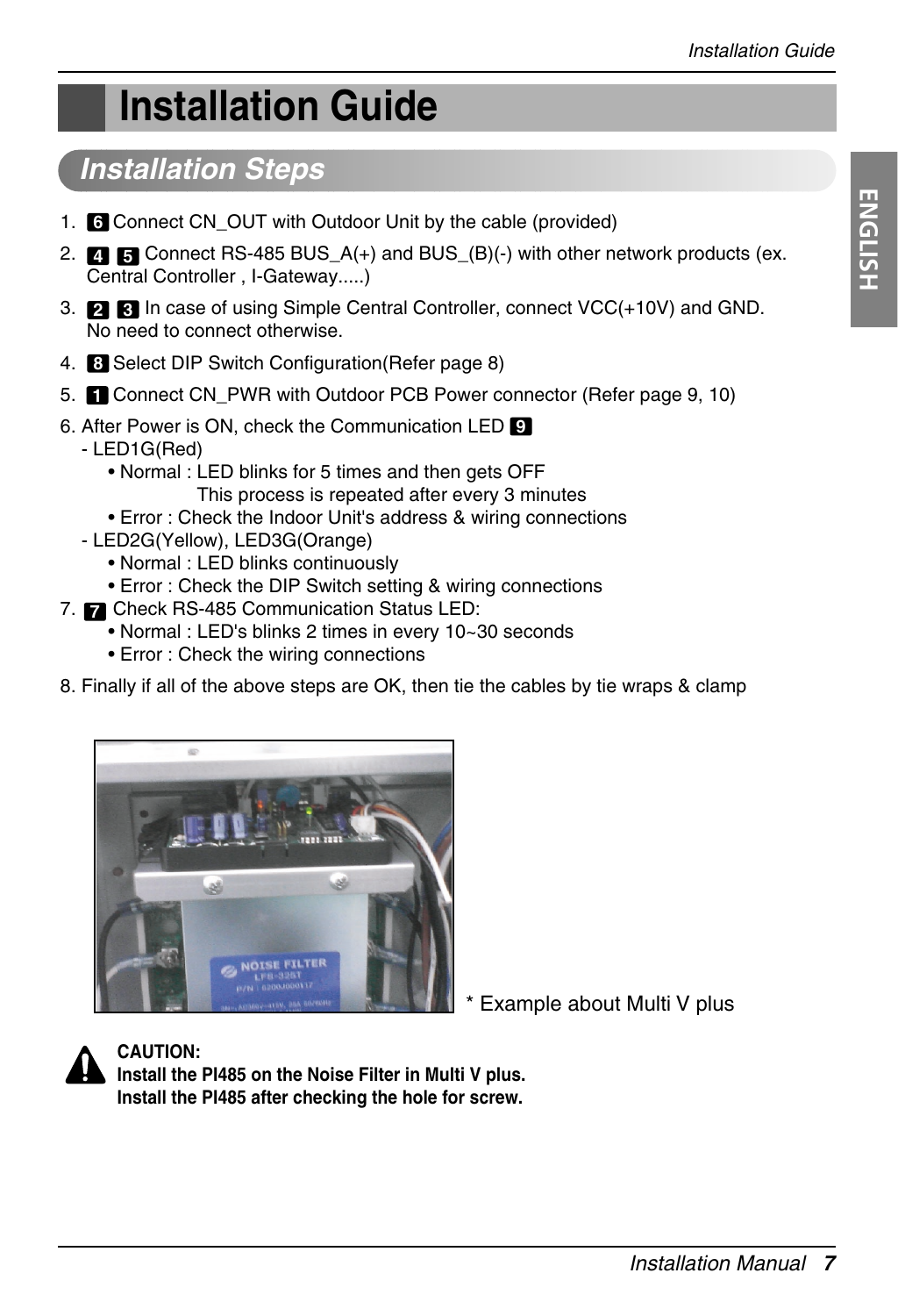### *DIP Switch Configuration*



\* LGAP : LG Air conditioner Protocol

Multi V & Multi(LGAP applied) products Configuration Methods

| ON KSDO4H<br>n e e e              | 1 ON, All others OFF: Multi V products (Except CRUN products) or<br>Multi(Non-Inverter) Product applied Common PCB(Refer to<br>NOTE) or Multi(Inverter) Product + Central Controller(All<br>types) - Without LGAP |
|-----------------------------------|-------------------------------------------------------------------------------------------------------------------------------------------------------------------------------------------------------------------|
| ON KSDO4H<br>a wiwia<br>ON KSDO4H | 1 and 4 ON, All others OFF: Multi V products (Except CRUN products)<br>or Multi(Non-Inverter) Product applied Common PCB or<br>Multi(Inverter) Product + Central Controller(All types) - Using<br>LGAP            |
| w Filmia<br>ON KSDO4H             | 2 ON, All others OFF: Multi(Non-Inverter) Product<br>+ Centroller(All types) - Without LGAP                                                                                                                       |
| ылып                              | 2 and 4 ON, All others OFF: Multi Non-Inverter Product<br>+ Central Controller(All Types) - Using LGAP                                                                                                            |
| ON KSDO4H<br>88886                | 1,2,3,4 ON : Multi V CRUN Product<br>+ Central Controller(All types) - Using LGAP                                                                                                                                 |

\* Please refer the corresponding Central Controller installation manual if you want to know whether your Central Controller is compatible with LGAP or not.



#### **CAUTION:**

**The wrong setting of air-conditioner switch could cause malfunctioning. Switch setting must be done carefully. Push the Reset button after changing the Dip switch.**

**NOTE:** Multi(Non-Inverter) Product applied Common PCB PCB P/NO. : 6871A20917\* P/NO. : 6871A20918\* P/NO. : 6871A20910\*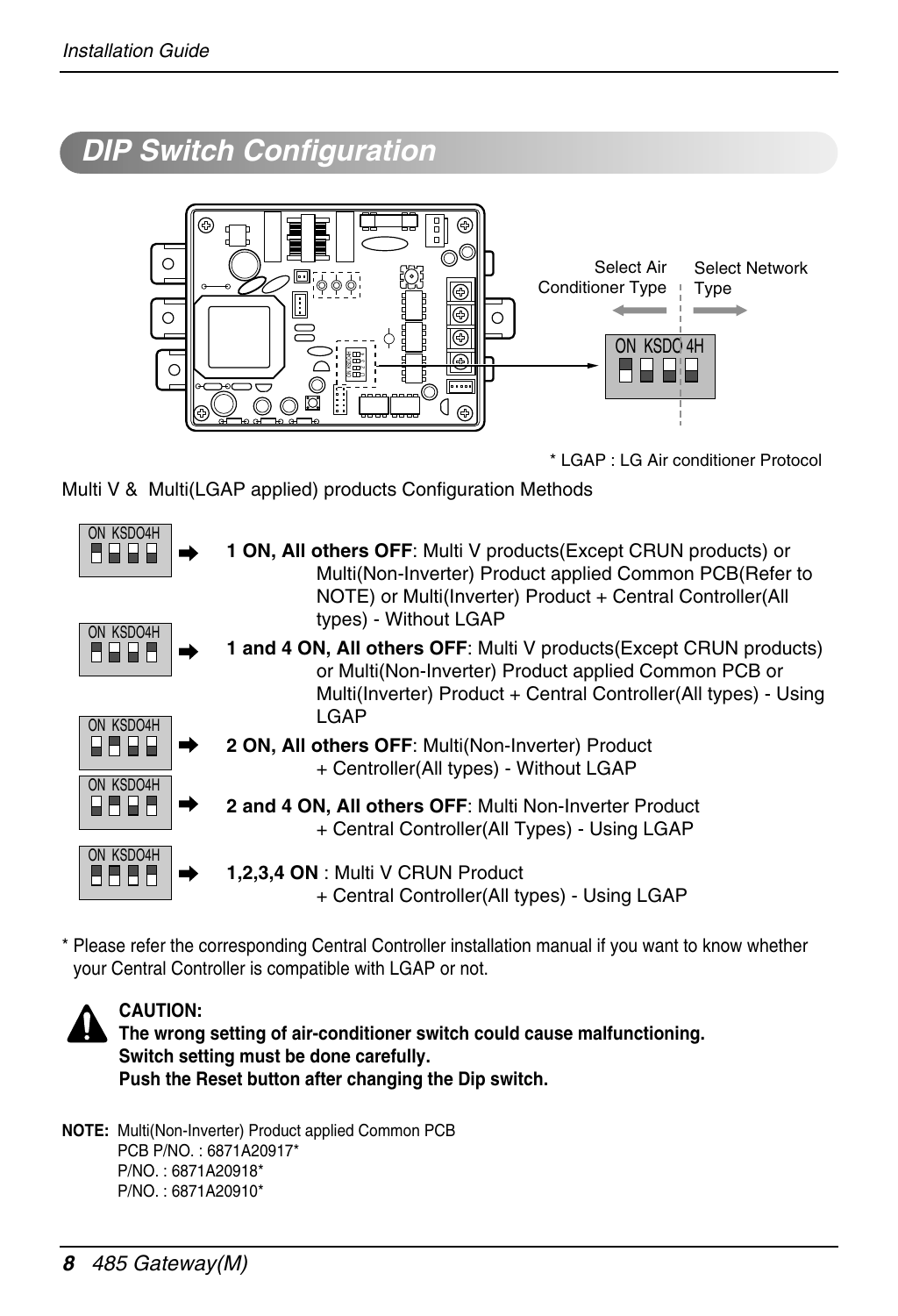**ENGLISH**

**ENGLISH** 

### *Simple Central Controller - Connection Diagram*





#### **CAUTION:**

**After product installation, tie the cables with Clamps & Tie-Wraps provided. Check the right connection of each BUS A and BUS B.**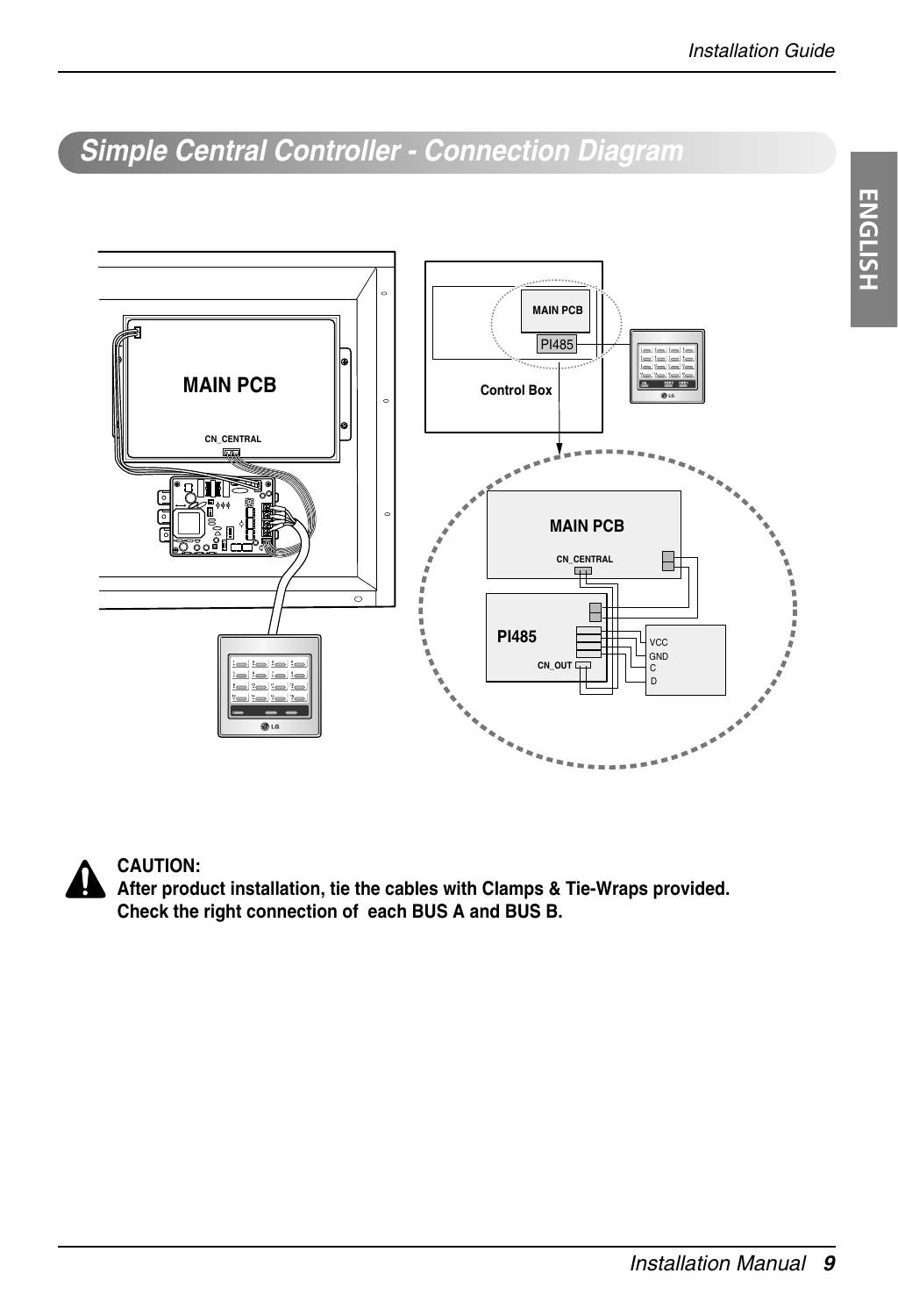### *PC/ Deluxe Central Controller - Connection Diagram*



**PC / Deluxe Central Controller**



#### **CAUTION:**

**After product installation, tie the cables with Clamps & Tie-Wraps provided. Check the right connection of each BUS A and BUS B.**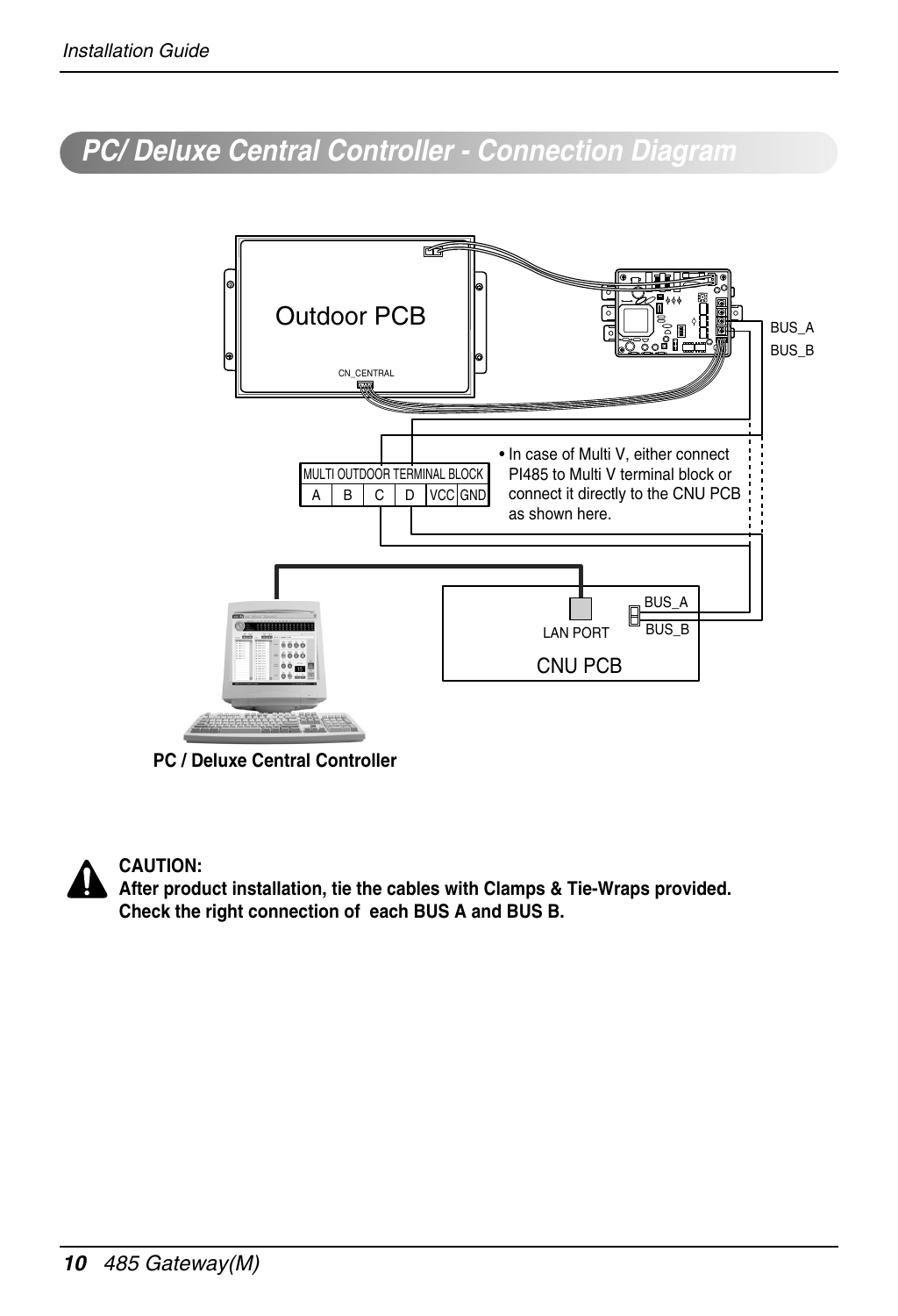

*How to connect the base station controller*

Indoor unit #1 (Control address : 02)

#### **[Steps to connect]**

*\*Note*: See the PI 485 manual for the internal setting.

*\*Note*: Because the RS485 communication line connecting to the PI 485 has polarity, check A and B. PI485